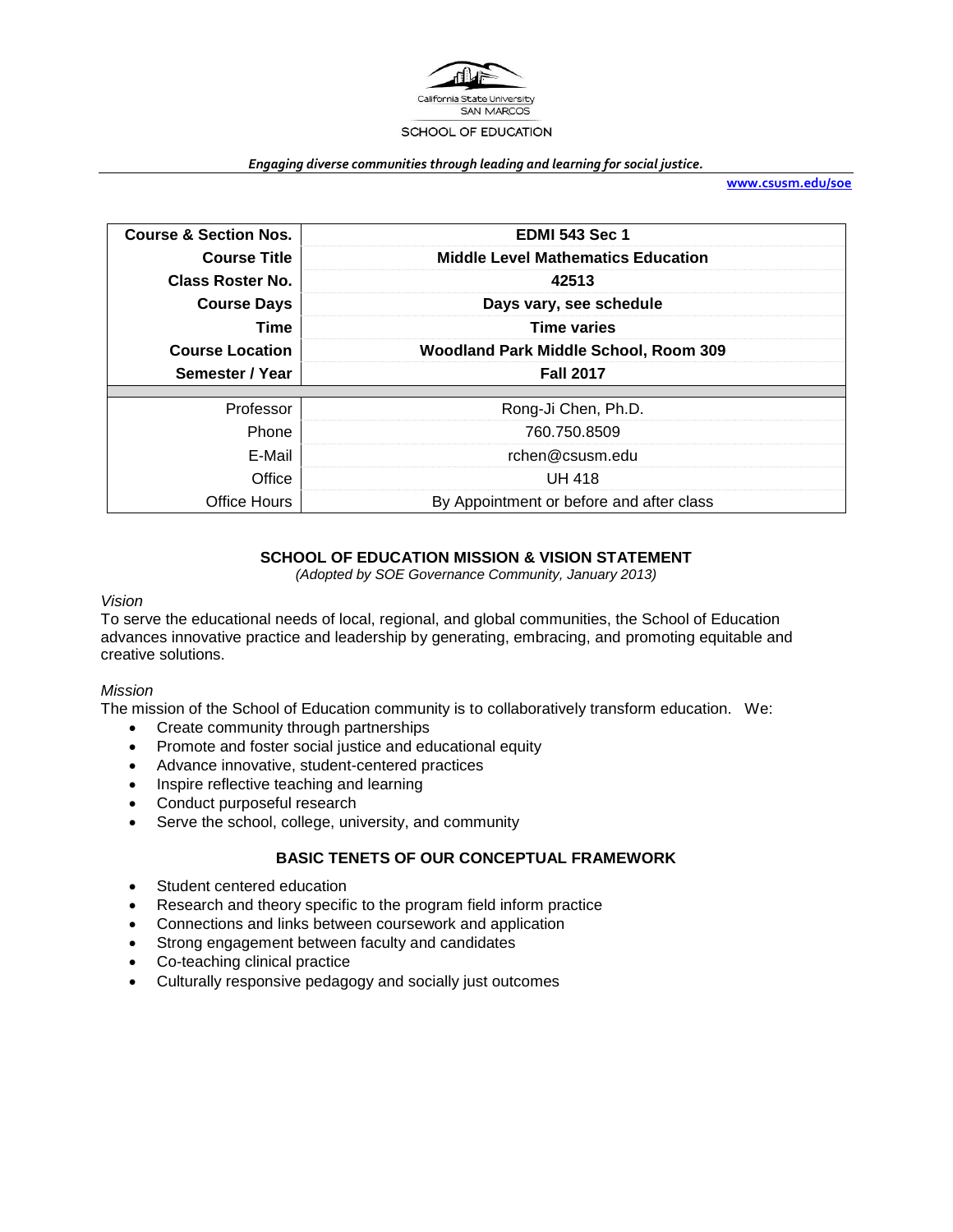## **COURSE DESCRIPTION**

### **Middle Level Mathematics Education**

This course focuses on developing an understanding of theory, methodology, and assessment of mathematics in departmentalized settings.

## **Course Prerequisites**

Admission to the Middle Level Credential Program.

## **Course Objectives**

Learning to teach mathematics well is challenging and, therefore, this course is but one stage in your process of becoming a mathematics teacher. We are expected to: (a) increase our skills of listening to students and asking questions, (b) develop an understanding of students' content specific thinking, (c) develop strategies to create a classroom environment that promotes the investigation and growth of mathematical ideas and to ensure the success of all students in multi-cultural settings, (d) deepen our understanding of the mathematics taught at the middle school level, including such topics as rational and real numbers, proportions, statistics, probability, geometry, and algebra, (e) develop an understanding of the current issues and best practices in mathematics education, (f) develop a familiarity with the NCTM standards and California Common Core State Standards, (g) understand the nature, purposes, and application of mathematics assessment and its relationship with curriculum, teaching, and learning, and (h) learn to teach content specific concepts using effective and appropriate strategies, including the educational use of technology. The course also provides an opportunity for you to reconsider your relationship to mathematics.

The course will also address the five themes in the Middle Level Program: (1) Learning happens in caring communities. (2) Students are the center of our work. (3) Teaching is the negotiation among theory, practice, and students. (4) Empowerment of students I essential to the students' meaningful participation in a democratic society. (5) Education requires political action to achieve a just society.

# **REQUIRED TEXTS, MATERIALS AND ACCOUNTS**

## **Required Texts**

- Boaler, J. (2016). *Mathematical mindsets: Unleashing students' potential through creative math, inspiring messages and innovative teaching*. San Francisco, CA: Jossey-Bass. ISBN 9780470894521.
- Smith, M. S., Steele, M. D., & Raith, M. L. (2017). *Taking action: Implementing effective mathematics teaching practices*. Reston, VA: National Council of Teachers of Mathematics.
- California Department of Education (2013). *California common core state standards for mathematics*. Sacramento, CA: Author.<http://www.cde.ca.gov/ci/cc/> (PDF, free download)
- California Department of Education (2016). *Mathematics framework for California public schools: Kindergarten through grade twelve*. Sacramento, CA: Author. <http://www.cde.ca.gov/ci/ma/cf/mathfwchapters.asp> (PDF, free download)
- National Council of Teachers of Mathematics (NCTM) (2014). *Principles to actions: Ensuring mathematics success for all*. Reston, VA: Author.<http://www.nctm.org/PrinciplestoActions/> (eBook/PDF \$5 or print edition \$29)
- Several other readings are required and will be available in library databases.

## **Recommended Texts**

- Van de Walle, J. A., Karp, K. M., & Bay-Williams, J. M. (2015). *Elementary and middle school mathematics: Teaching developmentally* (9th ed.). Boston: Allyn & Bacon.
- Boaler, J., & Humphreys, C. (2005). *Connecting mathematical ideas: Middle school video cases to support teaching and learning*. Portsmouth, NH: Heinemann.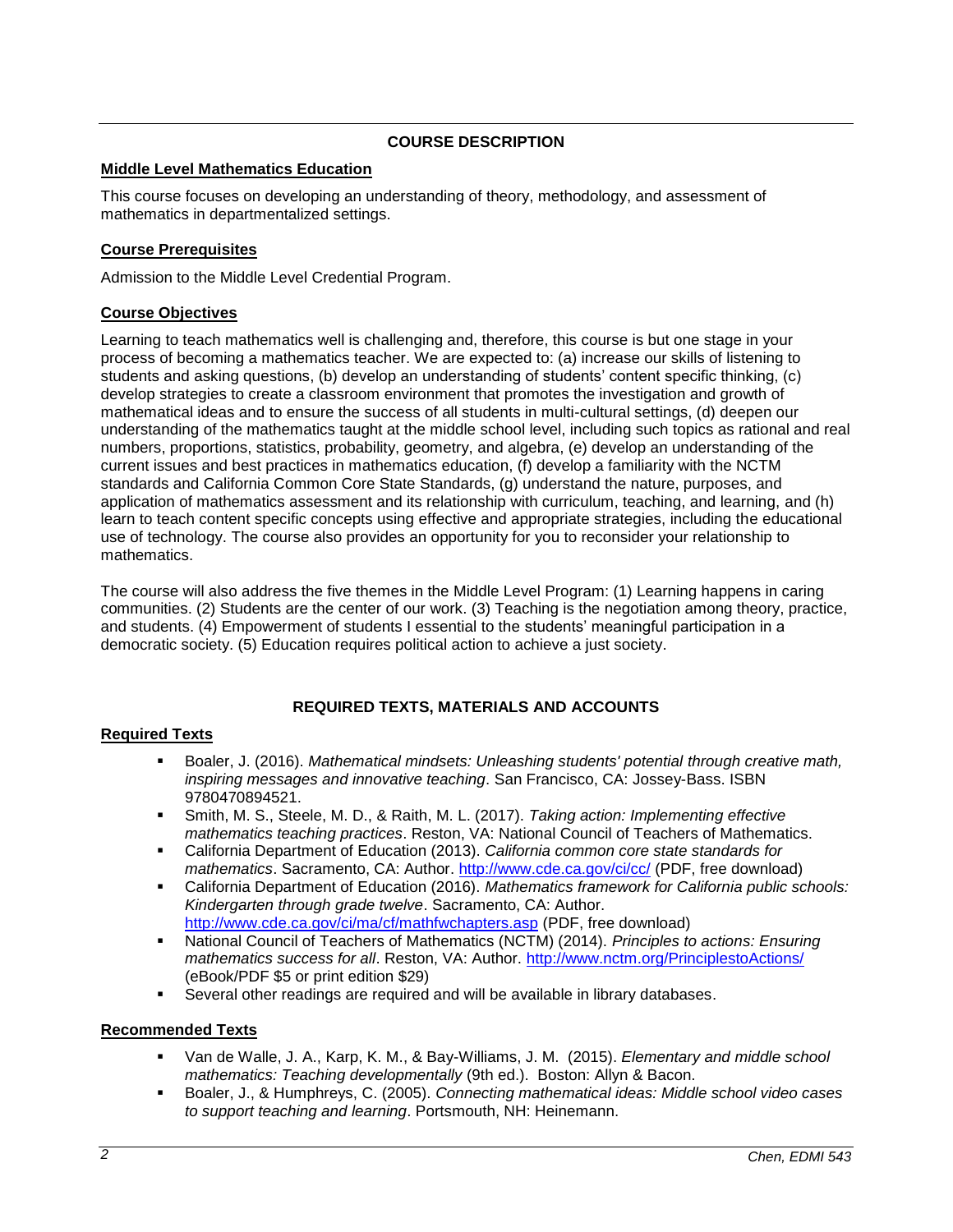- Driscoll, M. (1999). *Fostering algebraic thinking: A guide for teachers grades 6-10*. Portsmouth, NH: Heinemann.
- Driscoll, M. (2007). *Fostering geometric thinking: A guide for teachers grades 5-10*. Portsmouth, NH: Heinemann.
- Smith, M. S., & Stein, M. K. (2011). *Five practices for orchestrating productive mathematics discussions*. Reston, VA: National Council of Teachers of Mathematics.
- Stein, M. K., Smith, M. S., Henningsen, M. A., & Silver, E. A. (2009). *Implementing standardsbased mathematics instruction: A casebook for professional development* (2nd ed.) New York: Teachers College Press.
- National Council of Teachers of Mathematics (2000). *Principles and standards for school mathematics*. Reston, VA: Author. An overview of this document can be found at <http://standards.nctm.org/document/index.htm>
- NCTM's professional journals: *Mathematics Teaching in the Middle School* [\(http://www.nctm.org/publications/toc.aspx?jrnl=mtms\)](http://www.nctm.org/publications/toc.aspx?jrnl=mtms) and *Teaching Children Mathematics* [\(http://www.nctm.org/publications/toc.aspx?jrnl=tcm\)](http://www.nctm.org/publications/toc.aspx?jrnl=tcm).

**Hansen Curriculum Library:** You are encouraged to use the books, manipulatives, and multimedia in the Hansen Curriculum Library, located on the 5<sup>th</sup> floor of the Kellogg Library on the CSUSM main campus.

## **Cougar Courses**

The course materials and assignments are posted at Cougar Courses, accessible at [https://cc.csusm.edu/.](https://cc.csusm.edu/)

## **COURSE AND PROGRAM LEARNING OUTCOMES**

Upon successful completion of this course, teacher candidates will demonstrate the course objectives listed above. Teacher candidates will also complete other courses, clinical practice, and additional requirements for the credential program. Upon successful completion of the program, teacher candidates will demonstrate the following competencies and dispositions:

### **Authorization to Teach English Learners**

This credential program has been specifically designed to prepare teachers for the diversity of languages often encountered in California public school classrooms. The authorization to teach English learners is met through the infusion of content and experiences within the credential program, as well as additional coursework. Candidates successfully completing this program receive a credential with authorization to teach English learners. (Approved by CCTC in SB 2042 Program Standards, August 02)

### **Teacher Performance Expectation (TPE) Competencies**

The course objectives, assignments, and assessments have been aligned with the CTC standards for Multiple Subject Credential. This course is designed to help teachers seeking a California teaching credential to develop the skills, knowledge, and attitudes necessary to assist schools and district in implementing effective programs for all students. The successful candidate will be able to merge theory and practice in order to realize a comprehensive and extensive educational program for all students.

### **Teacher Performance Assessment**

Beginning July 1, 2008 all California credential candidates must successfully complete a state-approved Teacher Performance Assessment (TPA), as part of the credential program of preparation. During the 2017- 18 academic year the CSUSM credential programs will use either the CalTPA (California Teacher Performance Assessment) or the edTPA (Educative Teacher Performance Assessment).

### **CalTPA**

As of 2008, all teacher candidates must successfully complete a Teacher Performance Assessment (TPA). Teacher Performance Assessments allow a candidate to demonstrate their knowledge, skills and abilities in relation to the Teacher Performance Expectations (TPE). Candidates must successfully pass the TPA to receive their California Preliminary Teaching Credential. To reflect the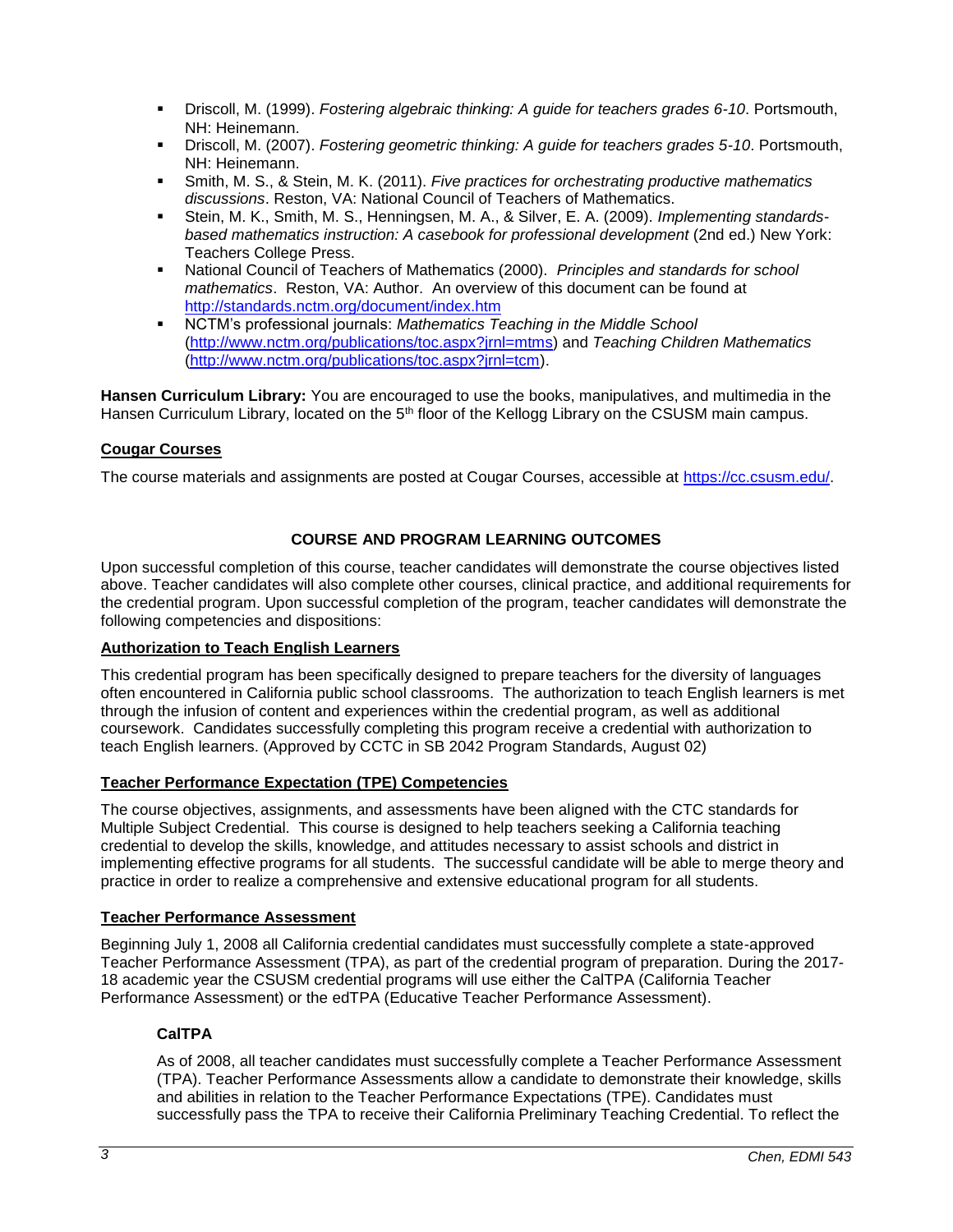newly adopted TPEs, the Commission on Teacher Credentialing has worked to redesign the TPA. During the 2017-2018 academic year, CSUSM Middle Level Candidates will be participating in the Field Study of the redesigned CalTPA. The redesigned CalTPA consists of two cycles: Cycle 1 and Cycle 2. Candidates will complete both cycles. The Teacher Performance Assessment Coordinator will assist in preparing Middle Level candidates for the TPA.

Additionally, to support your success in your credential program and with TPA, SOE classes use common pedagogical language, lesson plans (lesson designs), and unit plans (unit designs).

### **Expected Dispositions for the Education Profession**

Education is a profession that has, at its core, certain dispositional attributes that must be acquired and developed. Teaching and working with learners of all ages requires not only specific content knowledge and pedagogical skills, but positive attitudes about multiple dimensions of the profession. The School of Education has identified six dispositions that must be evident in teacher candidates: social justice and equity, collaboration, critical thinking, professional ethics, reflective teaching and learning, and life-long learning. These dispositions have observable actions that will be assessed throughout the preparation program. For each dispositional element, there are three levels of performance - *unacceptable*, *initial target*, and *advanced target*. The description and rubric for the three levels of performance offer measurable behaviors and examples.

The assessment is designed to provide candidates with ongoing feedback for their growth in professional dispositions and includes a self-assessment by the candidate. The dispositions and rubric are presented, explained and assessed in one or more designated courses in each program as well as in clinical practice. Based upon assessment feedback candidates will compose a reflection that becomes part of the candidate's Teaching Performance Expectation portfolio. Candidates are expected to meet the level of *initial target* during the program.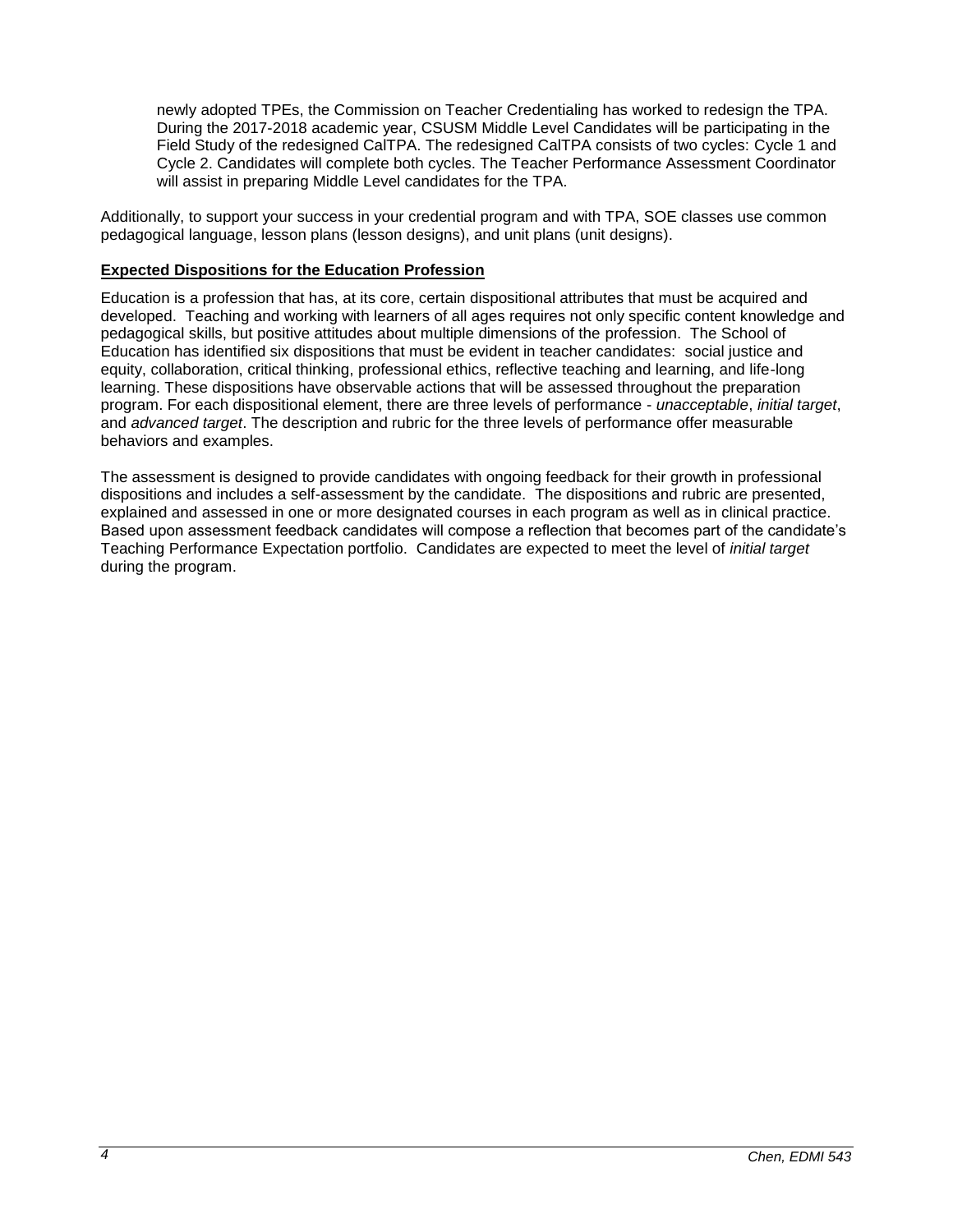# **TENTATIVE COURSE SCHEDULE/ COURSE OUTLINE**

The dynamic nature of teaching and learning makes it hard to establish a set schedule. Please note that modifications will likely to occur at the discretion of the instructor.

| <b>Date</b> | <b>Session/Topics/Essential Questions</b>                           | <b>Reading &amp; Assignments</b>   |
|-------------|---------------------------------------------------------------------|------------------------------------|
| 9/1         | 1. Building an effective math classroom                             | Course syllabus                    |
| Fri         | What are characteristics of an effective math classroom?            |                                    |
| AM          | What is your relationship to math?                                  |                                    |
| 9/5         | 2. Students as young mathematicians in a community of               | Boaler (2016) Intro & ch 1-3       |
| Tue         | learners                                                            | <b>Reflection 1 due in class</b>   |
| PM          | What does it mean to "do mathematics"?                              |                                    |
|             | How does affect (beliefs, attitudes, etc.) influence learning?      |                                    |
| 9/8         | 3. Online session: Unpacking math standards & setting learning      | Smith et al. (2017) ch 1-2         |
| Fri         | goals                                                               | <b>Math autobiography</b>          |
| <b>PM</b>   | How can we unpack math standards? How do we establish               |                                    |
|             | learning goals to guide student learning & instructional decisions? |                                    |
| 9/12        | 4. Challenging students with rich math tasks                        | Boaler (2016) ch 5                 |
| Tue         | What are different levels of cognitive demand of math tasks?        | Smith et al. (2017) ch 3           |
| PM          | How can we challenge students using appropriate math tasks?         |                                    |
| 9/15        | 5. Math games and activities                                        | Boaler ch 9                        |
| Fri         | How can we look into the mathematical concepts in a few popular     | <b>Explore NCTM Illuminations:</b> |
| AM          | games? How do we provide opportunities for hands-on                 | http://illuminations.nctm.org/     |
|             | explorations of math?                                               |                                    |
|             | MLA team 1 presentations*                                           |                                    |
| 9/19        | 6. Conceptual understanding                                         | Smith et al. (2017) ch 4           |
| Tue         | What are the relationship between conceptual understanding of       |                                    |
| PM          | math and procedural fluency? How can we help students build         |                                    |
|             | conceptual understanding?                                           |                                    |
| 9/22        | 7. Questioning                                                      | Smith et al. (2017) ch 5           |
| Fri         | What questions can we ask to foster math discussion and advance     | <b>Reflection 2 due in class</b>   |
| AM          | student learning?                                                   |                                    |
| 9/26        | MLA team 2 presentations*<br>8. Multiple representations            | Smith et al. (2017) ch 6           |
| Tue         | What different representations contribute to the development of     |                                    |
| PM          | students' math understanding? How can we help students make         |                                    |
|             | connections among different representations?                        |                                    |
| 9/29        | 9. Math discourse                                                   | Smith et al. (2017) ch 7-8         |
| Fri         | How can we use student work to conduct whole-class discussion       | <b>Reflection 3 due in class</b>   |
| PM          | on important math concepts? How can we select and sequence          |                                    |
|             | students' responses to foster classroom discussion?                 |                                    |
|             | MLA team 3 presentations*                                           |                                    |
| 10/2        | 10. Less is more: Letting students struggle                         | Smith et al. (2017) ch 9           |
| Mon         | What do teachers mean when they say, "I want to make math easy      | Boaler (2016) ch 4                 |
| AM          | for kids"? How can we support students' productive struggle?        | <b>Clinical student interview</b>  |
| 10/6        | 11. Lesson design (1): Teaching through problem solving             | Van de Walle et al. (2013)         |
| Fri         | How do we make decisions about what to teach and how we teach       | ch 3                               |
| AM          | it? What is the Launch-Explore-Summarize model?                     | <b>Reflection 4 due in class</b>   |
|             | MLA team 4 presentations*                                           |                                    |
| 10/10       | 12. Lesson design (2): Problem-based lessons                        | Smith et al. (2017) ch 10          |
| Tue         | How do we orchestrate classroom discussion during a problem-        |                                    |
| PM          | based lesson? How do we provide opportunities for student           |                                    |
|             | thinking and interaction?                                           |                                    |
| 10/13       | 13. Reading, writing, & communication in math                       | Selected articles in MTMS          |
| Fri         | How can we help students develop math vocabulary? How do we         | <b>Lesson design (temporary</b>    |
| AM          | encourage students to read and write about math? How can we         | due date)                          |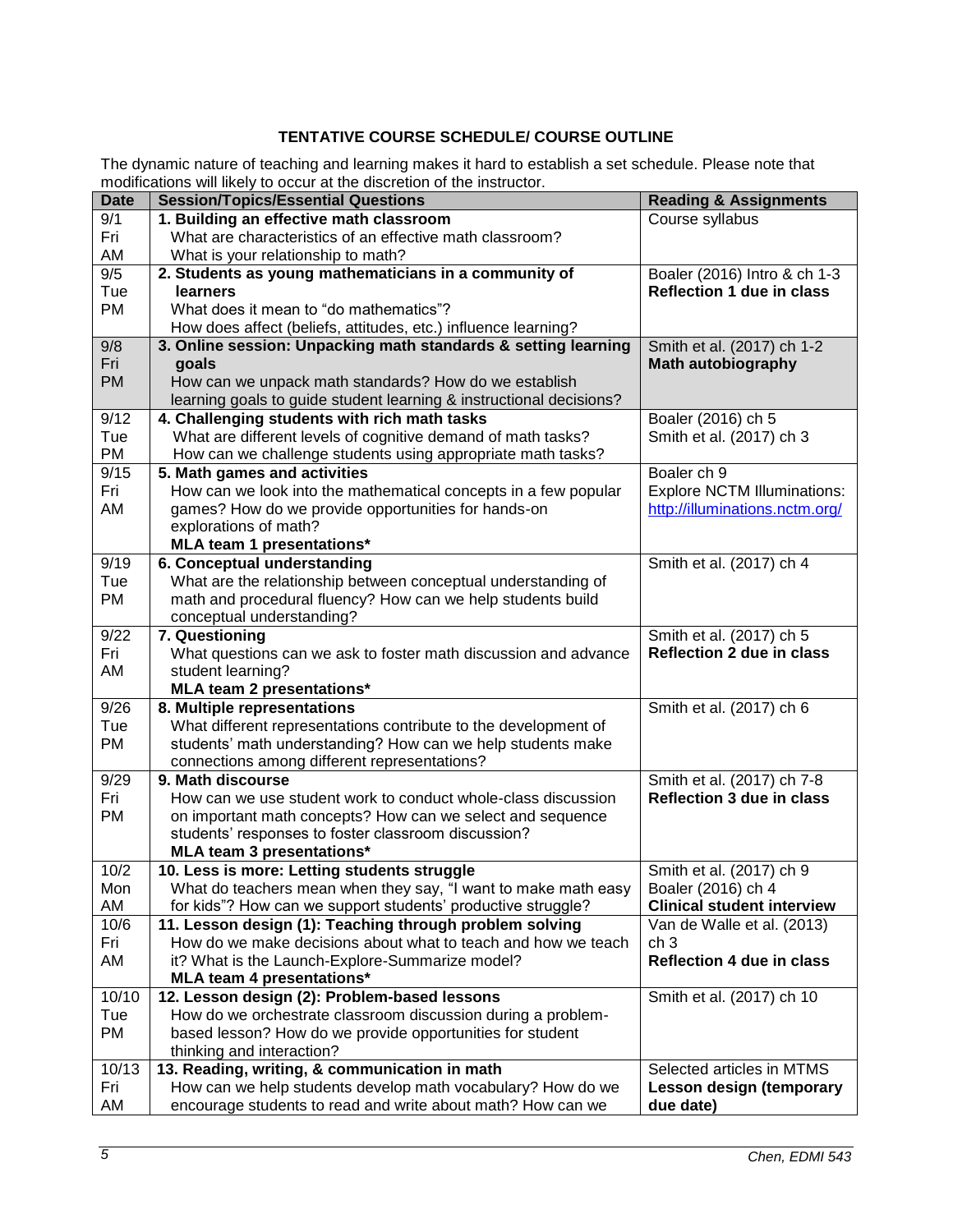|           | help students communicate mathematically?                       |                                   |
|-----------|-----------------------------------------------------------------|-----------------------------------|
|           | MLA team 5 presentations*                                       |                                   |
| 10/17     | 14. Equity and social justice in math education                 | Boaler (2016) ch 6-7              |
| Tue       | How does traditional math education preserve elite groups while | <b>Reflection 5 due in class</b>  |
| <b>PM</b> | denying other children access to powerful math? How is math     |                                   |
|           | education related to civil right and social justice?            |                                   |
| 10/18     | 15. MLA Day                                                     | <b>MLA reflection (final date</b> |
| Wed       | How do we effectively grow from our experience?                 | 10/20                             |
| AM        |                                                                 |                                   |

*Notes:* \* Presentation of Mathematics Learning Activities (MLA)*.* After the presentation, you should submit this assignment within a week. For example, if you conduct an activity on 9/22, your paper is due on 9/27.

## **COURSE REQUIREMENTS AND GRADED COURSE COMPONENTS**

Teaching and learning require engaged and reflective participants. It is essential that you prepare carefully for class, be ready to discuss readings and assignments thoughtfully, and actively participate in all class activities.

## **Course Assignments**

Here is a list of the assignments and requirements, followed by descriptions of each of them:

| <b>Assignment</b>                       | <b>Points</b> | <b>Due Date</b> |
|-----------------------------------------|---------------|-----------------|
| Mathematics autobiography               |               | second week     |
| <b>Reflections</b>                      | 20            | ongoing         |
| Clinical student interview              | 15            | 10/2            |
| Lesson design                           | 25            | 10/17           |
| Mathematics learning activity           | 15            | varies          |
| Online modules                          | 10            | varies          |
| Professional dispositions/participation | 15            | ongoing         |

*Mathematics Autobiography*—This assignment will not be graded but will count as part of your participation grade. This assignment has three components:

- (a) Make a drawing of what comes to mind when you think about math (i.e., what math is to you?). Provide a brief explanation of your drawing.
- (b) Define a mathematician. Write a one-paragraph definition. USE YOUR OWN WORDS AND DEFINITION. Do not use a dictionary or the Internet.
- (c) Write a 2-to-3-page reflection (double-spaced) on your experience in math. How would you describe your relationship to math? What is math to you? How did you feel when you did mathematics? Discuss your feelings about math and your perception of yourself as a math learner. Did you feel you were an active participant in your math classes, or you felt that you were mostly an outsider? Did you see personal meanings/purposes in math or just to get a grade and move on? If there has been a change in your view of math, please describe your old and new perspectives.

*Reflections*—You will reflect on the readings, observations, or our class activities. You will submit a reflection on particular dates (see the schedule below). The focus will be on how you make sense of the information rather than a summary. The purpose of the reflections is to prepare you for class discussion and to reflect on your own experiences, beliefs, and theories about mathematics education. There will be time for discussion of the readings so it is imperative that you do the readings each week. The way in which you are asked to reflect may change week to week.

*Clinical Student Interview* – The purpose is to gain insight into students' mathematical thinking and understanding, to learn how to effectively pose questions and interpret the meaning of students' responses, and to provide you with an opportunity to interact with students. You will conduct a clinical interview with a student. You will assess the student's understanding of mathematics and problem solving skills. Interview protocols with sample problems are provided, but you are encouraged to use your own invention with instructor approval. You will pose mathematical problems/tasks for the student to solve. You will ask the student to explain his or her thinking, so you may gain insight into his or her mathematical understanding and strategies. For each interview, you need to submit a 2-to-3-page reflective report. Please also include the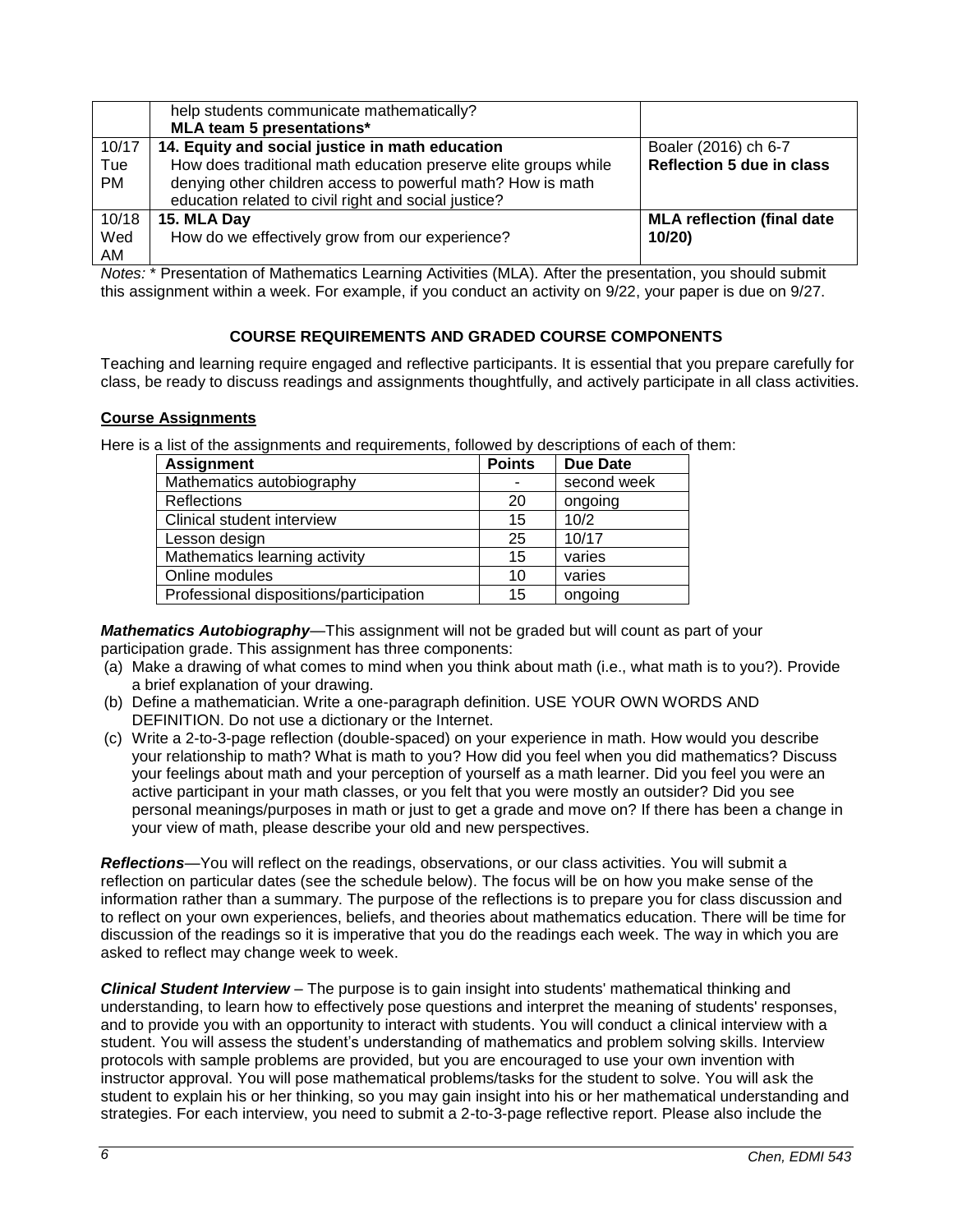student's written work (if available). In addition, you may need to share/present your interview findings in class. See the Student Interview Guidelines and a sample interview report on Cougar Courses. *Lesson Design*— This assignment can be used for 511 and 555. You will design a *problem-based* math lesson. The lesson needs to focus on *student thinking* and *interaction*. It needs to be aligned with Van de Walle's "teaching through problem solving" framework and requires a higher-level cognitive demand. *A lesson plan that does not promote students' conceptual understanding or problem-solving skills will be returned*. You are strongly encouraged but not required to (1) implement the lesson in your practicum/clinical teaching classroom; (2) videotape the lesson implementation as it is a powerful means for an in-depth analysis of the effectiveness of the lesson and student learning.

*Mathematics Learning Activity (MLA)*. The purpose of this assignment is to provide you with opportunities to (1) experience teaching a math activity in a small group setting, (2) reflect on student learning, (3) set up learning centers in a classroom and rotate students through various activities.

We will get into MLA teams. Each team will select a math topic in middle school curriculum, and each team member will be responsible for conducting an activity within the team's topic (e.g., fractions, algebraic thinking, geometry). That is, each member will teach the math concepts/skills in the activity to your peers that are not on the team in a learning center type format. For example, if your team has 5 members, there will be 5 math activities. Your team will set up 5 learning centers in our class. Each of you will conduct your activity at a learning center. The rest of the class will form into 5 groups, and they will rotate through the 5 learning centers/activities. It means that you have the opportunity to do your activity 5 times, and chances are you will modify the activity to meet the participants' needs. See the course schedule for presentation dates.

Suggested math learning activities will be provided in class and/or on Cougar Courses. You may choose an activity from the course texts or other resources. You are welcome to design your own activity. Choose/design an activity that helps the class understand the "big ideas" in math education and that demonstrates various instructional strategies. Your goal is to engage your peer teacher candidates in advancing their understanding of the key ideas, frameworks, effective teaching strategies, and so on. Your activity should be planned and/or adapted to show evidence of conceptual understanding or other higherorder thinking rather than merely memorization or procedures without understanding. Each individual activity should take about 10 minutes (for your peer teacher candidates). Therefore, if the activity as the way it is described is too short or too long, you need to adapt it to fit the time frame.

After you have conducted your MLA, you need to submit a reflection within a week.

*Online Modules*—There will be a few online sessions. You need to complete a learning module for each online session. The modules will be posted on Cougar Courses.

*Professional Dispositions & Participation*—You are expected to actively participate in in-class and online discussions, group work, presentations, and hands-on activities throughout the course. A positive professional disposition includes a willingness to consider and discuss new ideas objectively, curiosity, perseverance, and seriousness about improving one's self as a teacher. It can also include a sense of humor and social intelligence (e.g., the tact and ability to make others feel comfortable and to contribute).

## **Assignment Policy**

All assignments, requirements, due dates, and scoring rubrics will be available through Cougar Courses. You are responsible to track your grades and progress in the course. In order to successfully complete this course, all assignments must be completed at an acceptable level noted on assignment directions and rubrics. Each written assignment is expected to have a clear organizational presentation and be free of grammar, punctuation, or spelling errors. There will be a reduction in points for the above-mentioned errors. All assignments are due by 11 p.m. on the due date, unless specified otherwise. Reading reflections are typically due in class.

## **Grading Standards**

Final grades are calculated on the standard of:

| A: 93% - 100% | A-: 90% - 92%       | B+: 87% - 89%    | B: 83% - 86%  |
|---------------|---------------------|------------------|---------------|
| B-: 80% - 82% | $C_{+}$ : 77% - 79% | $C: 73\% - 76\%$ | C-: 70% - 72% |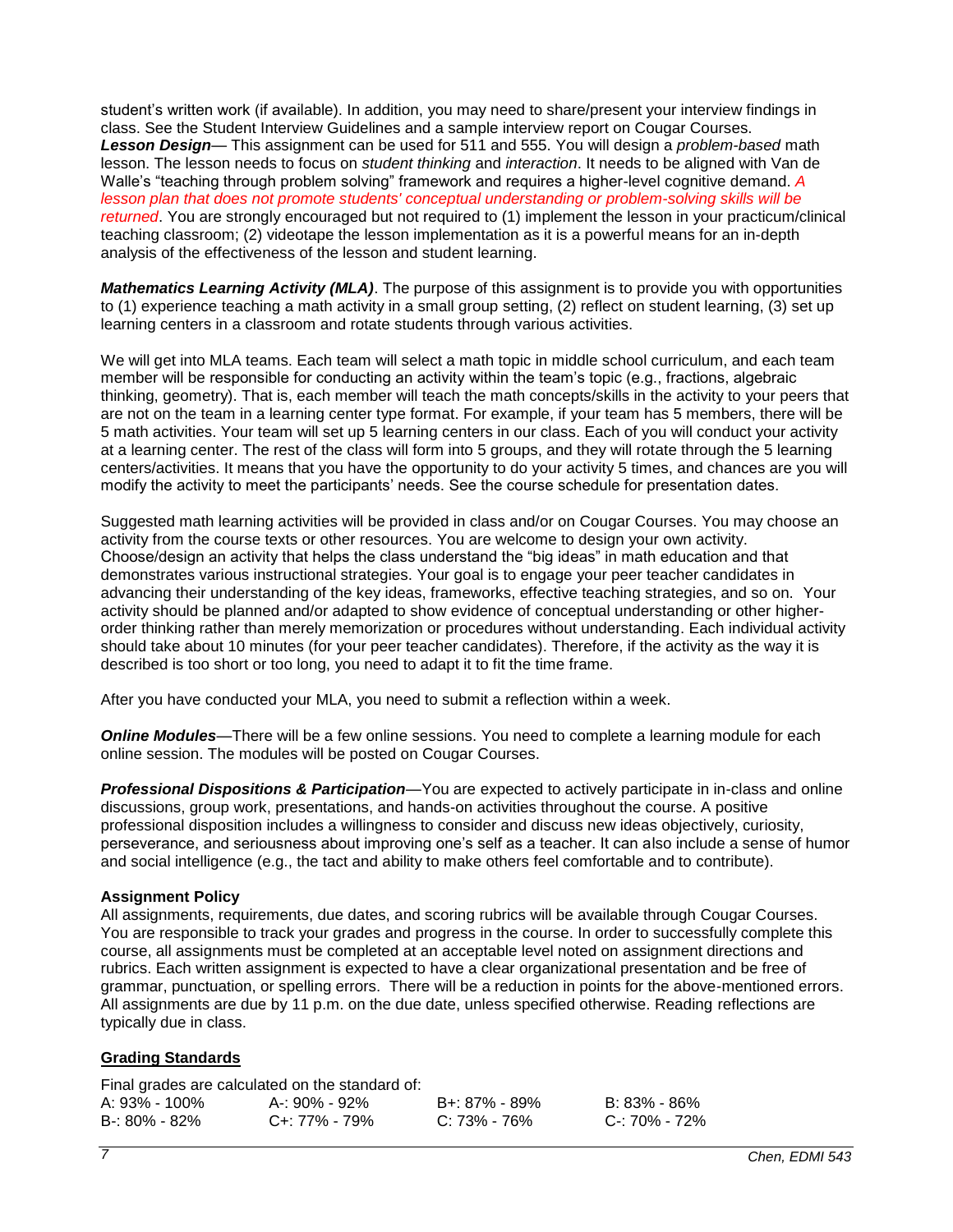D: 60% - 69% F: below 60

Failure to complete this course with a grade of C+ or higher will prohibit a teacher candidate from continuing the teaching credential program.

## **Final Exam Statement**

There will be no final exam.

### **School of Education/Course Attendance Policy**

Due to the dynamic and interactive nature of courses in the School of Education, all candidates are expected to attend all classes and participate actively. At a minimum, candidates must attend more than 80% of class time, or s/he may not receive a passing grade for the course at the discretion of the instructor. Individual instructors may adopt more stringent attendance requirements. Should the candidate have extenuating circumstances, s/he should contact the instructor as soon as possible. *(Adopted by the COE Governance Community, December, 1997).*

**This course:** Teacher education is a professional preparation program. Therefore, candidates missing more than one class session cannot earn an A or A-. Candidates missing more than two class sessions cannot earn a B or B+. Candidates missing more than three classes cannot earn a C+. Arriving late or leaving early by more than 20 minutes counts as an absence. Notifying the instructor does not constitute an excuse. All assignments must be turned in on due date even in case of an absence.

### **Policy on Late/Missed Work**

*Late assignment*: There will be 10% deduction for being one day late, 20% deduction two days late, and 30% deduction three days late. After three days, no assignments will be accepted. If extraordinary circumstances occur, please contact the instructor BEFORE the deadline.

### **GENERAL CONSIDERATIONS**

### **CSUSM Academic Honesty Policy**

Students will be expected to adhere to standards of academic honesty and integrity, as outlined in the Student Academic Honesty Policy. All assignments must be original work, clear and error-free. All ideas/material that are borrowed from other sources must have appropriate references to the original sources. Any quoted material should give credit to the source and be punctuated accordingly.

Academic Honesty and Integrity: Students are responsible for honest completion and representation of their work. Your course catalog details the ethical standards and penalties for infractions. There will be zero tolerance for infractions. If you believe there has been an infraction by someone in the class, please bring it to the instructor's attention. The instructor reserves the right to discipline any student for academic dishonesty, in accordance with the general rules and regulations of the university. Disciplinary action may include the lowering of grades and/or the assignment of a failing grade for an exam, assignment, or the class as a whole.

Incidents of Academic Dishonesty will be reported to the Dean of Students. Sanctions at the University level may include suspension or expulsion from the University.

Refer to the full Academic Honesty Policy at: [http://www.csusm.edu/policies/active/documents/Academic\\_Honesty\\_Policy.html](http://www.csusm.edu/policies/active/documents/Academic_Honesty_Policy.html)

### **Plagiarism**

As an educator, it is expected that each candidate (course participant) will do his/her own work, and contribute equally to group projects and processes. Plagiarism or cheating is unacceptable under any circumstances. If you are in doubt about whether your work is paraphrased or plagiarized see the Plagiarism